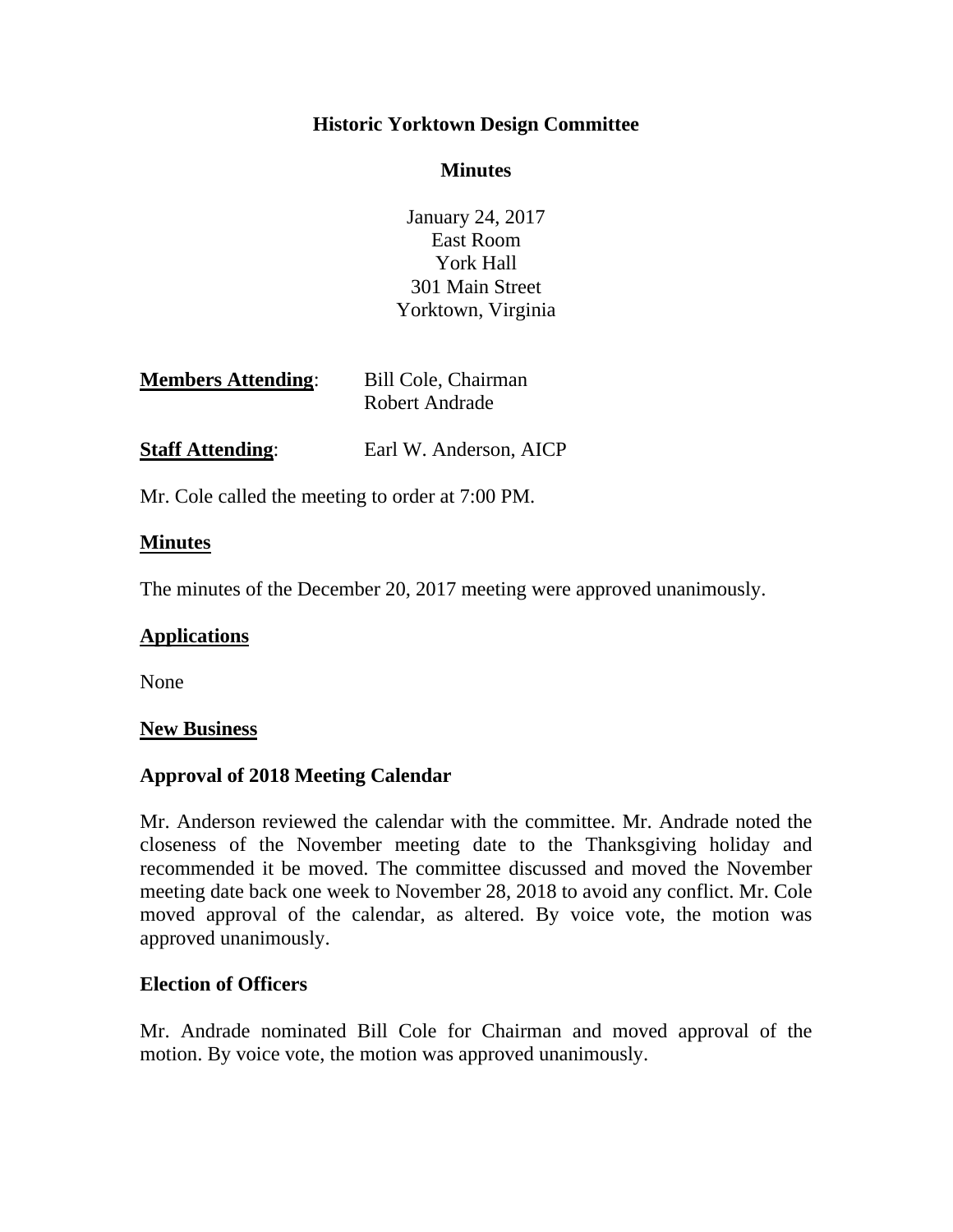January 24, 2018 Minutes Historic Yorktown Design Committee Page 2

Mr. Cole nominated Robert Andrade for Vice-Chairman and moved approval of the motion. By voice vote, the motion was approved unanimously.

# **Old Business**

The committee continued to discuss recent actions by the Board of Supervisors, specifically discussing the two appeals of committee decisions for the Grace Church and Charles Hedge applications. The members shared concerns for the application of the guidelines and how the Board sees the guidelines being applied. The committee had further discussion about the letter and the merits of approaching the Board to get affirmation about how they would like the guidelines to be applied.

Mr. Andrade discussed a conversation when he first came on to the committee about the difference in using "should" versus "shall". The guidelines for the fence stated that the fence "should" be painted white and not "shall", which is why he was the dissenting vote. He felt like the Board was a good check and balance to the committee's work. He did not wish to have his name included on the letter being presented to the Board.

Mr. Cole stated that he understood and would not ask him to sign on to the letter if he did not believe in what it said. He wanted to represent the interests of all. He said that he would forward the draft letter to the other committee members for discussion and review one more time and see who wanted to sign on to the letter.

# **Staff Reports**

None

# **Committee Requests**

None

There being no further business to come before the Committee, the meeting was adjourned at 7:43 pm.

Respectfully Submitted,

Earl W. Anderson, Secretary

Approved by HYDC:  $\mathcal{L}$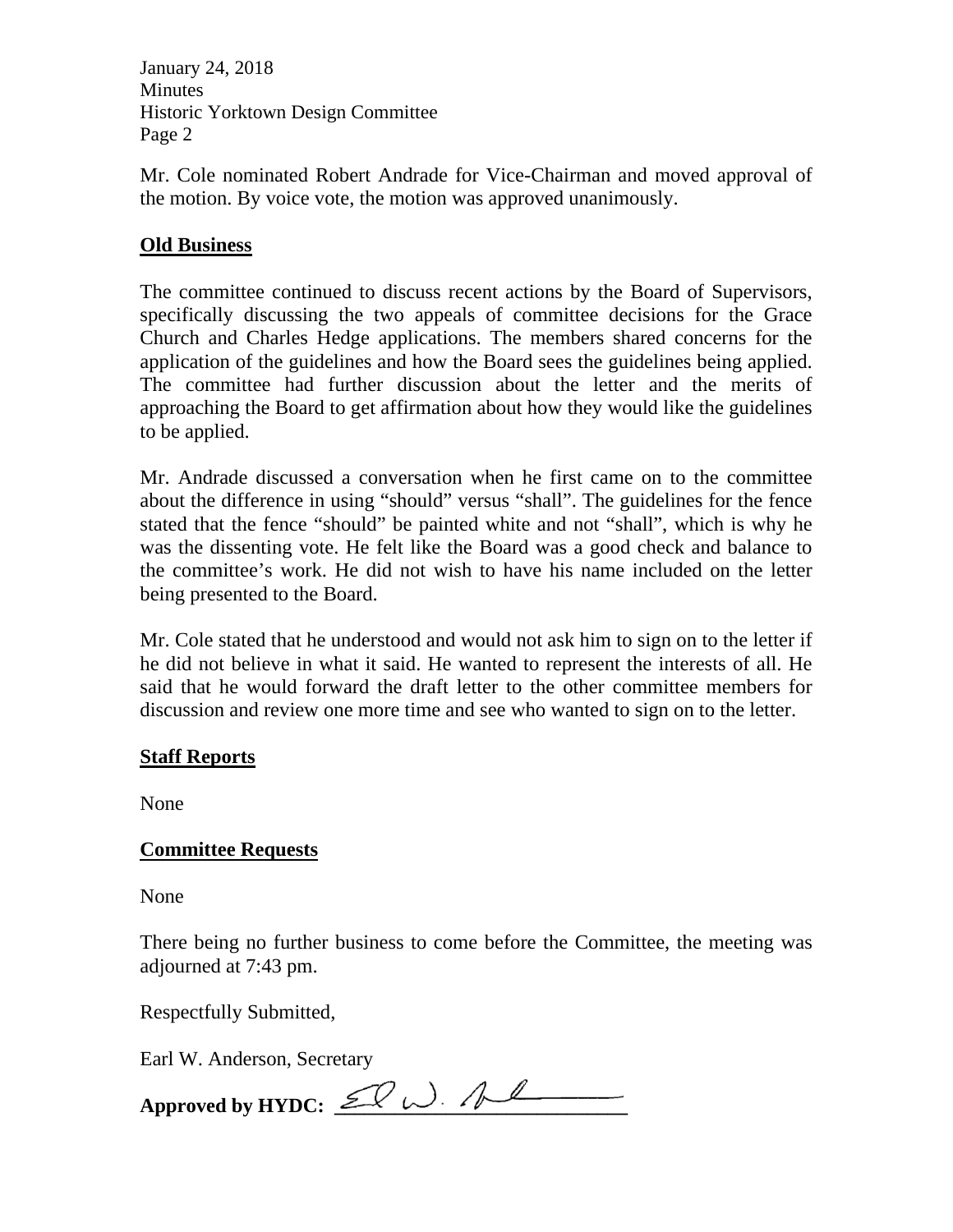# YORK-POQUOSON BOARD MEETING FEBRUARY 21, 2018

- **PRESENT:** Madonna Kreiger, Chairperson Anne Smith, Vice-Chairperson Melissa Magowan Vivian McGettigan Andrew Engemann Kimberly Irvine, Director Rick Verilla, Assistant Director Jo Johnson, Assistant Director Patti Alderman, Administrative Services Manager Tom Little, Analyst Melanie Economou, Assistant County Attorney
- **ABSENT:** Roy Staton Karen Brown

### **CALL TO ORDER:**

The meeting was called to order by the Chairperson at 9:00 am.

### **ORDERING OF THE AGENDA:**

No re-ordering of the Agenda.

### **APPROVAL OF THE MINUTES:**

A motion was made by Anne Smith to approve the minutes of the January 17, 2018, meeting. Andy Engemann seconded the motion. All approved, motion passed.

### **STAFF INTRODUCTIONS:**

The Board welcomed the newest Board member, Mr. Andrew Engemann. Mr. Engemann's background is police and public safety. He is a retired Virginia State Police official, and has had experience in law and public safety at university campuses as well.

Natalie Barto was introduced as the newest Family Services Specialist in the child welfare unit. Ms. Barto joined the Agency in November 2017. She brings experience in child welfare both in the public sector, as well as hospital social work experience.

### **PRESENTATIONS:**

Jo Johnson introduced the Fuel Assistance Program Benefit Specialist, Christine Wyrtki, and her supervisor, Charon Tate. Ms. Wyrtki presented on the history and general criteria of the State's Energy Assistance and Crisis Programs.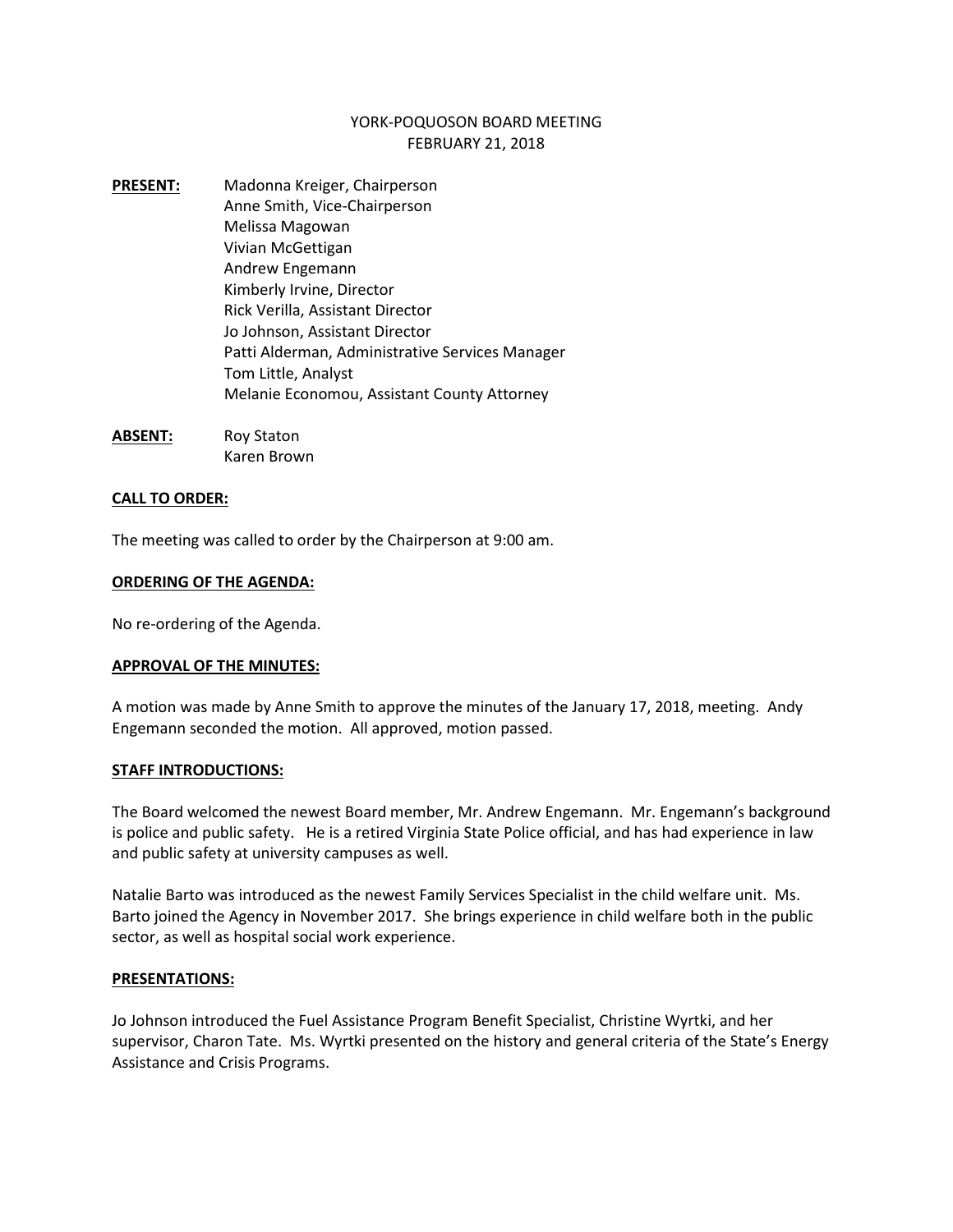Ms. Johnson next introduced Sandie Konrad, Fraud Investigator (Benefit Program Specialist IV). In addition to her fraud duties, Ms. Konrad's position also does Quality Assurance for the Benefit Programs. Ms. Konrad gave scenarios of fraud calls that come in, and how those reports are handled.

# **NEW BUSINESS:**

Ms. Johnson reviewed the process of issuing subpoenas. The Board, via State Code §63.2-322, can issue subpoenas. Ms. Johnson is asking the Board to delegate this authority to our Director, Kimberly Irvine. This would enable the Agency to conduct business in investigating fraud in benefit programs as well as possibly in the Service area, for an investigation in financial exploitation. Anne Smith requested that a report be distributed to the Board on the use of subpoenas under this Code. Anne Smith moved to delegate the authority of issuing subpoenas (per Code §63.2-322) to the Director. Motion was seconded by Vivian McGettigan. All approved; motion passed.

Mr. William Hefty discussed the Board Protocol that was included in the monthly board book. Attention was drawn to "Electronic Meeting Attendance" to allow Board members to attend by phone, in the case of emergency or personal matter. In order for a member to attend via telephone, there must be a quorum in physical attendance at the meeting. A motion was made by Andy Engemann to approve the protocol of allowing a member to attend by phone (as long as a quorum is met physically) in the case of emergency and personal matter. The motion was seconded by Melissa Magowan. All approved; motion passed.

Ms. Irvine reviewed the Board meeting dates for 2018. The requirement is that the Board meet at least every other month, with a minimum of 6 meetings a year. Mr. Hefty acknowledged that meeting dates can be changed if necessary. Anne Smith moved to approve the Board calendar to cancel the April 2018 meeting; the July 2018 meeting; and the November 2018 meeting; and to reschedule the September 19, 2018, meeting to September 26, 2018. Mr. Engemann seconded the motion. All approved; motion passed. A new Board meeting calendar will be emailed to each Board member.

# **OLD BUSINESS:**

Budget updates were presented in the Board book, with no outstanding expenditures to report.

# **STATISTICAL REPORTS:**

Mr. Little reviewed the statistical reports. He explained the process of compiling the reports for the benefit of the new board member. Board members expressed an interest seeing a report with cumulative year-by-year trends of case statistics. Ms. Irvine explained that the noted decrease in SNAP applications/cases. This is generally reflective of how the economy is faring.

# **STRATEGIC PLAN:**

Mr. Verilla updated the Board on the career ladder included in the 2018 Strategic Plan. This ladder entails the Family Services Specialist class codes (I, II, III, IV). Mr. Verilla is developing a process for promotional opportunities for these class codes. This should assist with retention as well as recruitment. Once completed, the Board will be given the opportunity to review and approve.

# **ASSISTANT DIRECTOR'S REPORTS:**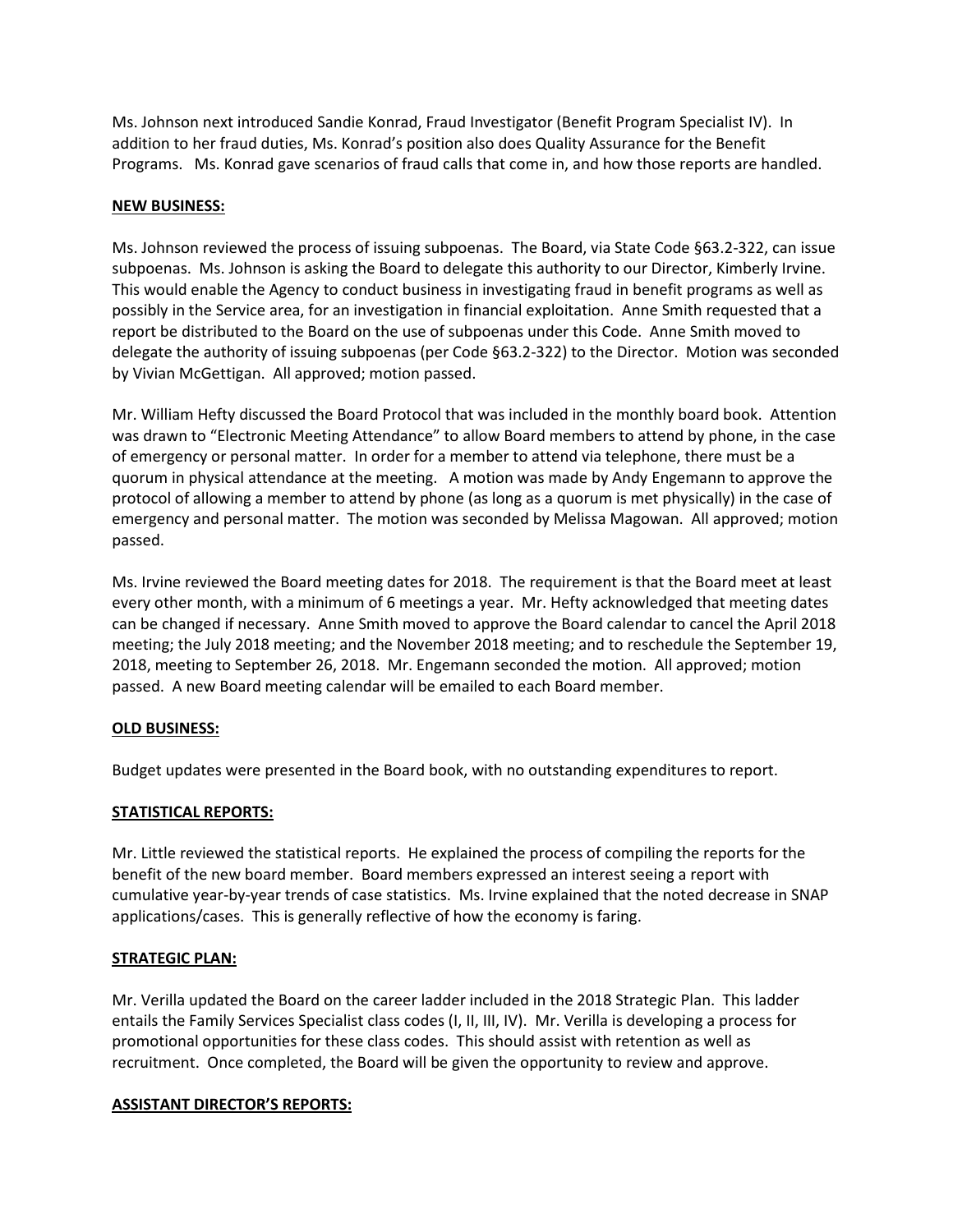Mr. Verilla updated the Board on a foster care case (2 siblings) that has been very complicated . The two children have an adult half-sibling that has been located, and the children are in the process of being placed with this sibling. This is one of our "success" stories, and Mr. Verilla wanted to point out the extraordinary work that the Foster Care Workers did on this case.

# **DIRECTOR'S REPORTS:**

Ms. Irvine gave a legislative update on HB-850; SB-543, Emergency Conservator, which was generated by our own Adult Protective Services staff. Melanie Economou wrote the bill, and Senator Mason patroned the Bill. The Bill has passed both House and Senate, and will become law in July.

Anne Smith gave information on a bill that will ask for land-use from the old Eastern State Hospital for the Colonial Services Board and Old Towne Medical. We will continue to watch the progress on this bill.

The Department of Social Services has a new Commissioner, Duke Storen. Commissioner Storen will visit our Agency on March  $13<sup>th</sup>$ . The Board is invited to attend to meet the new Commissioner.

Ms. Irvine also requested approval from the Board to attend leadership training entitled "Step into the Landscape Where Leadership Lives" in Gettysburg, Pennsylvania. Melissa Magowan moved to approve Ms. Irvine's attendance for this training. Motion was seconded by Mr. Engemann. All approved; motion passed.

MATTERS PRESENTED BY THE BOARD:

Anne Smith gave notice of the annual CDR Bid 'n Buy Auction to be held on March 18, 2018 at Jamestown High School. All were invited to attend.

NEXT MEETING: March 21, 2018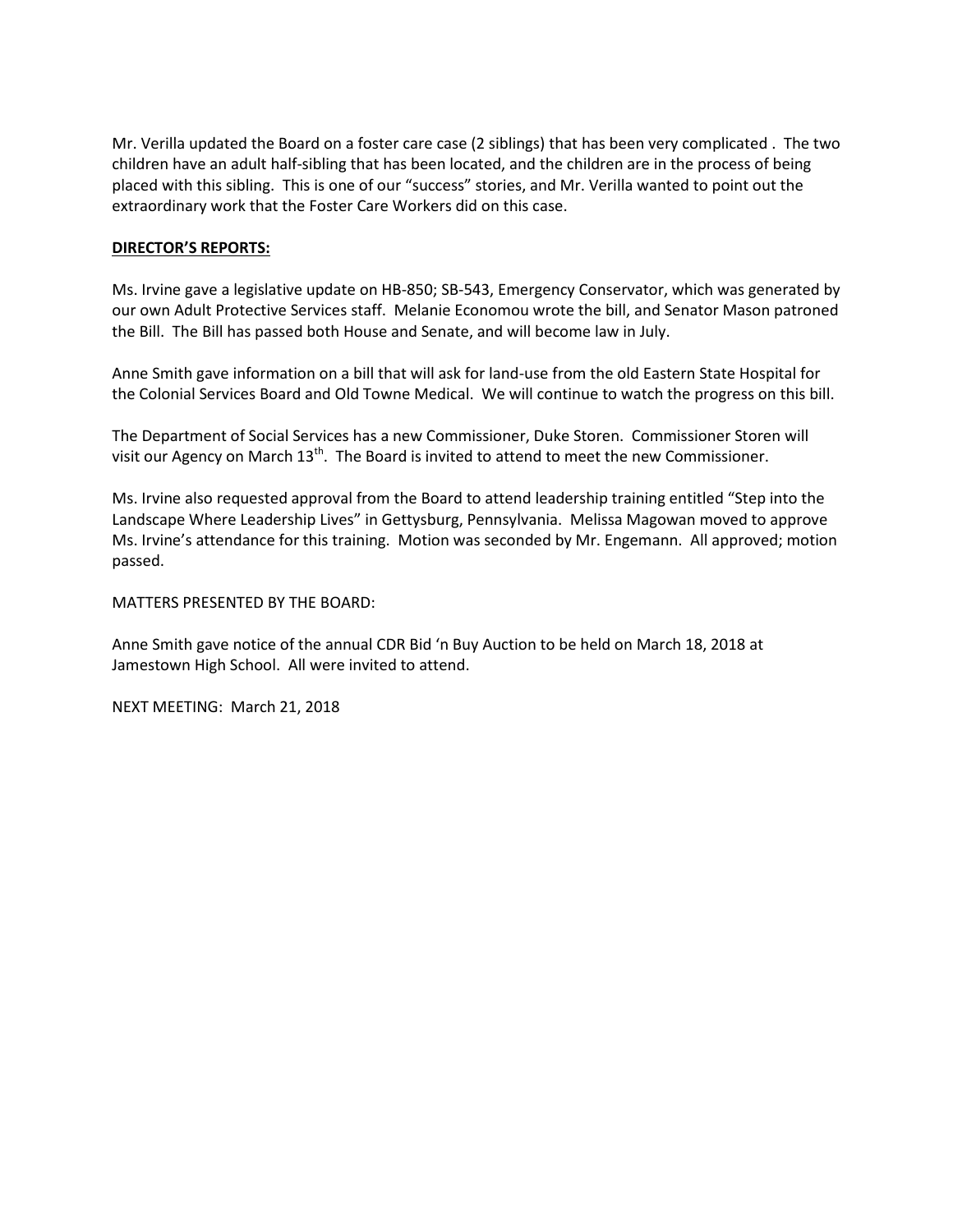

### AGENDA ITEM NO. D.1

AT THE MEETING OF THE BOARD OF DIRECTORS OF THE WILLIAMSBURG AREA TRANSIT AUTHORITY (WATA), HELD ON THE 21st DAY OF FEBRUARY, 2018, AT 10:00 A.M. IN THE STRYKER CENTER, CITY COUNCIL CHAMBERS, 412 BOUNDARY STREET, WILLIAMSBURG, VIRGINIA 23185.

## A. CALL TO ORDER

Chair Andrew Trivette called the February meeting of the WATA Board to order and requested Mr. Zach Trogdon, Executive Director, to call the roll.

## B. ROLL CALL

### Members of the Board Present: Staff Present:

Mr. Mark Carter Coordinator

Mr. Bill Horacio, College of William & Mary Ms. Eva Hanna, Secretary Mr. Steven Hennessee, DRPT Mr. Brent Haden, Pender & Coward **Absent:** Ms. Jennifer Tomes, JCC Treasurer Ms. Amanda Martin, Operations Director

Mr. Andrew Trivette Mr. Zach Trogdon, Executive Director Mr. Paul Holt Mr. Josh Moore, Deputy Executive Director Mr. Kurt Reisweber **Mr. Kurt Reisweber** Ms. Barbara Creel, Budget & Grants Administrator Mr. Doug Powell **Maria Boone**, Safety, Security & Training Mr. Ben Goodill, Transit Planner Others Present: Ms. Michele Canty, Communications Specialist

# C. PUBLIC COMMENT

As no one from the public wished to speak, Mr. Trivette closed this section of the meeting.

# D. BOARD MINUTES

# 1. Minutes – January 17, 2018

Mr. Trivette requested a motion for approval of the minutes from the January 17, 2018 meeting. Mr. Powell made the motion, with a second from Mr. Reisweber. The minutes were approved by a vote of 5-0.

## E. REPORTS

# 1. Monthly Reports and Communications

a) Financial and Ridership Report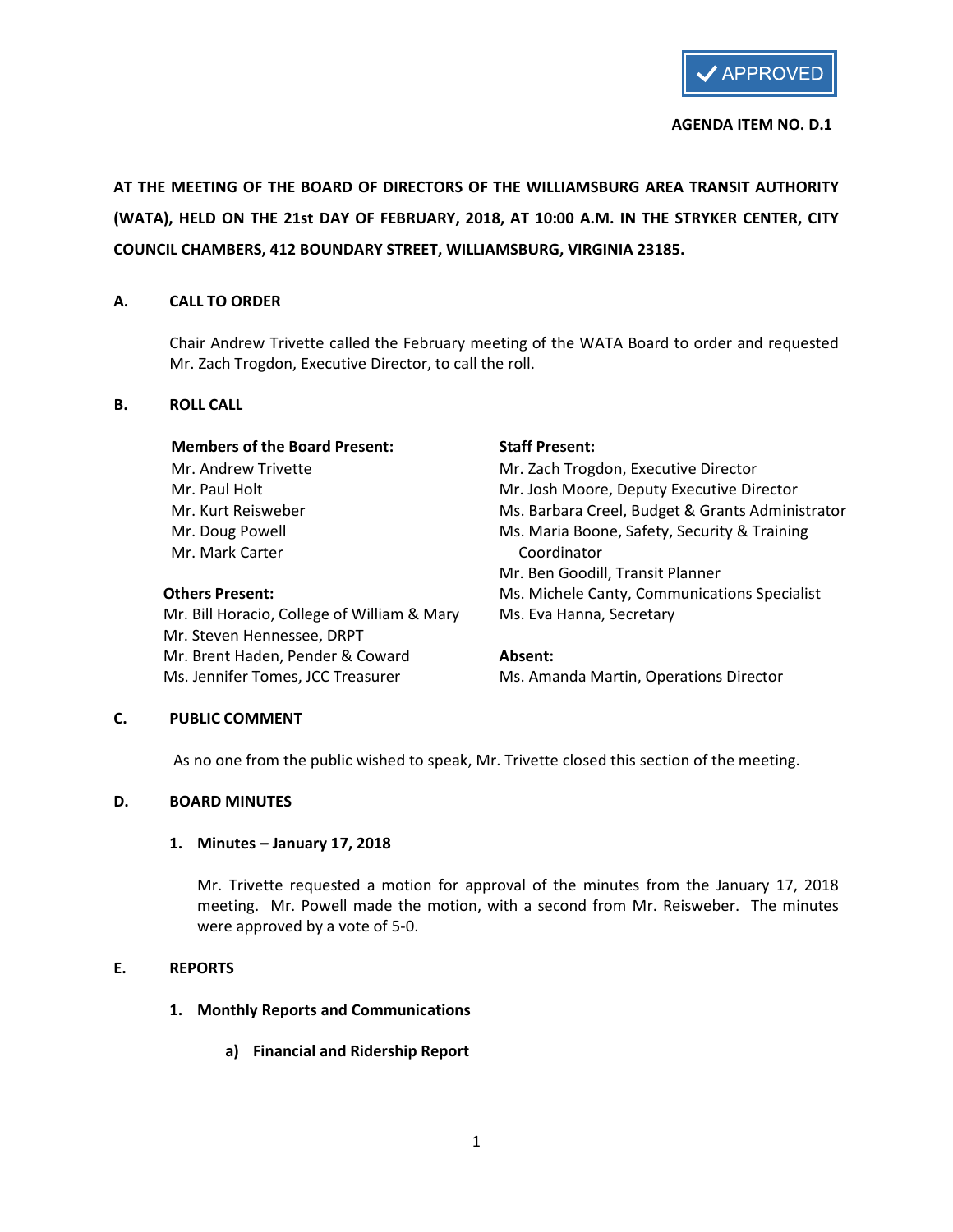Mr. Trogdon said the report is there as presented. He added that under Expenses vs. Revenues, WATA is waiting for reimbursements, fuel is staying down, farebox recovery is according to projections and ridership is down due in part to the weather conditions in January.

### b) Executive Director Report

Mr. Trogdon said the report spells out what staff has been working on. He also mentioned staff is working with Purchasing on an Automated Passenger Counting (APC) system.

### F. UNFINISHED BUSINESS

### 1. Fund Balance Policy, Proposed Resolution #R18-22

Mr. Trogdon stated the concepts of the Fund Balance Policy were presented last month. He mentioned points of discussion were a three (3) month reserve and restoring the Unassigned Fund Balance within 24 months if it is tapped into. Discussion took place on the different classifications (Restricted, Committed, Assigned, and Unassigned) and their policy guidelines, reporting on the Fund Balance during the annual budget discussion presentation, using the preceding fiscal year annual audit as a time frame to restore the Unassigned Fund Balance if it falls below the three (3) month threshold, and the difference between the Unassigned Fund Balance and the Revenue Stabilization Fund. Mr. Trogdon also said that staff looked at other transit agencies' policies and some utilize a percentage rather than a set amount. Board members concurred that a percentage of 25% would be preferable.

There being no further discussion, Mr. Trivette asked for a motion to approve an amended resolution. Mr. Powell made the motion with the amended change that the Unassigned Fund Balance Policy would be reflected as 25% rather than three (3) months. Mr. Reisweber seconded the motion. The resolution was adopted by a Board vote of 5-0. Mr. Trogdon further explained that the Fund Balance is not really cash on hand but a budgeted line item which is unique to governmental accounting.

### R E S O L U T I O N #R18-22

### FUND BALANCE POLICY

- WHEREAS, Fund Balance is defined as the difference between assets/deferred flow of resources and liabilities/deferred inflows of resources reported in governmental funds, and serves as a measure of financial resources available for current operations; and,
- WHEREAS, from time to time, the Williamsburg Area Transit Authority will accrue Fund Balance in the conduct of its operations; and,
- WHEREAS, the Governmental Accounting Standards Board (GASB) has adopted financial reporting standards to provide more clearly defined categories to make the nature and extent of the constraints placed on a governments' fund balance more transparent; and,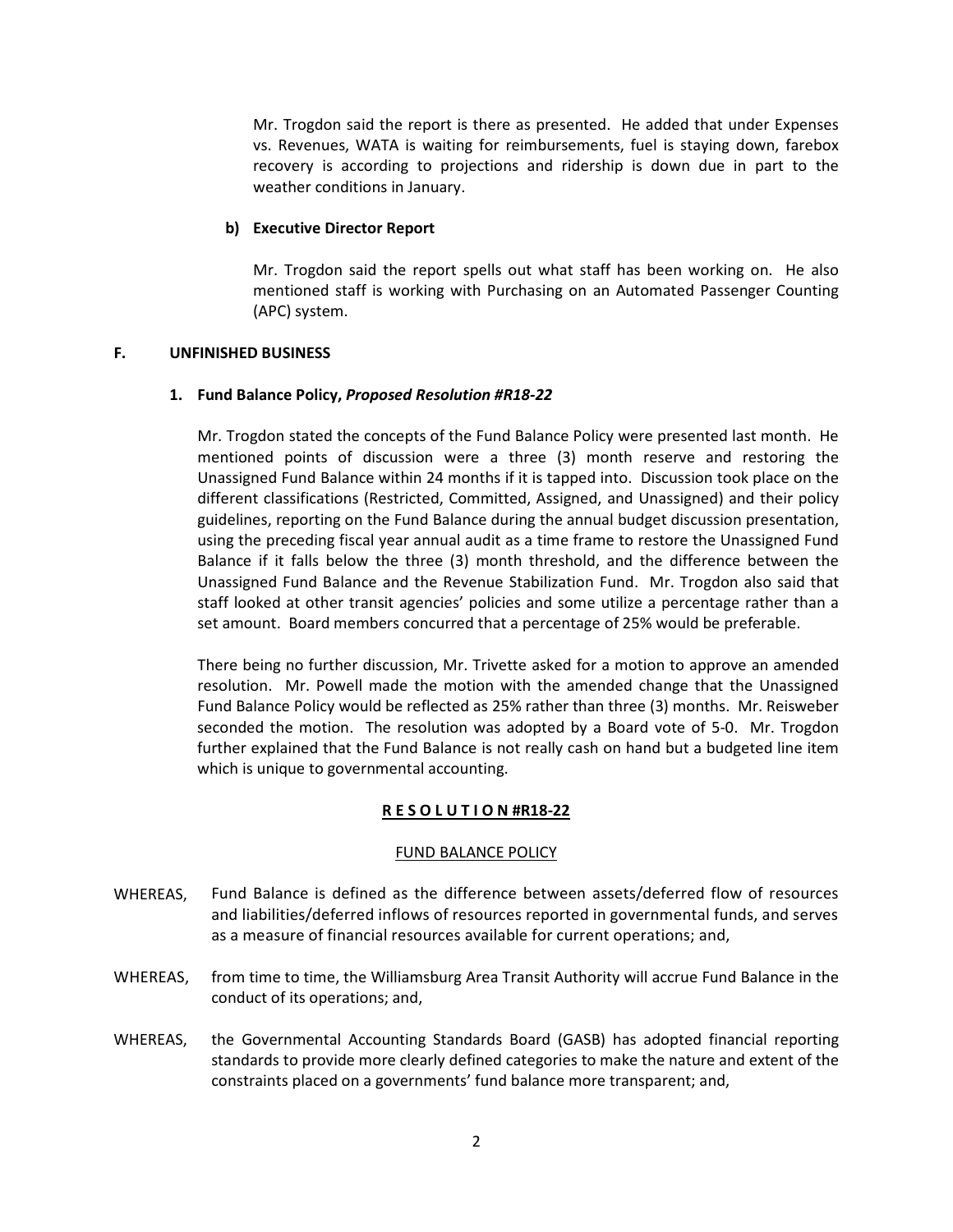- WHEREAS, the Williamsburg Area Transit Authority finds it necessary to establish guidance for the accrual and utilization of fund balance.
- NOW, THEREFORE, BE IT RESOLVED by the Board of Directors of the Williamsburg Area Transit Authority that the Board hereby adopts the following Fund Balance Policy.

## 2. The Colonial Williamsburg Bus Service and Lease/Purchase Agreements

Mr. Trogdon said that he and Mr. Haden sent the edits to Colonial Williamsburg and hope to have them back soon. He recommended that the discussion on this be in Closed Session.

### G. NEW BUSINESS

There was no new business.

## H. CLOSED SESSION

- 1. Consideration of the investment of public funds where competition or bargaining is involved, where, if made public initially, the financial interest of the governmental unit would be adversely affected pursuant to Section 2.2-3711 (A) (6) of the Code of Virginia, Proposed Resolution #R18-23
- 2. Consideration of the acquisition of real property for the WATA facilities pursuant to Section 2.2-3711 (A) (3) of the Code of Virginia, Proposed Resolution #R18-23
- 3. Consideration of a personnel matter involving the performance review of the Executive Director Agreement pursuant to Section 2.2-3711 (A) (1) of the Code of Virginia, Proposed Resolution #R18-23

Mr. Holt read the statements and made the motion with a second by Mr. Powell, to enter into Closed Session.

The motion passed by a Board vote of 5-0.

At 10:26 a.m., Mr. Trivette commenced the Closed Session. Mr. Brent Haden of Pender & Coward, Mr. Josh Moore and Ms. Creel were also present. Mr. Reisweber was not in attendance the entire time. During the discussion of the Executive Director's Agreement, Mr. Trogdon, Mr. Moore, Ms. Creel and Mr. Haden were not in attendance.

At 11:48 a.m., Mr. Trivette reconvened the Board in Open Session.

Mr. Holt made a motion, with a second by Mr. Powell, to adopt the Closed Session Certification.

The motion passed by a Board vote of 4-0 (minus Mr. Reisweber).

Roll call vote: Mr. Trivette - Aye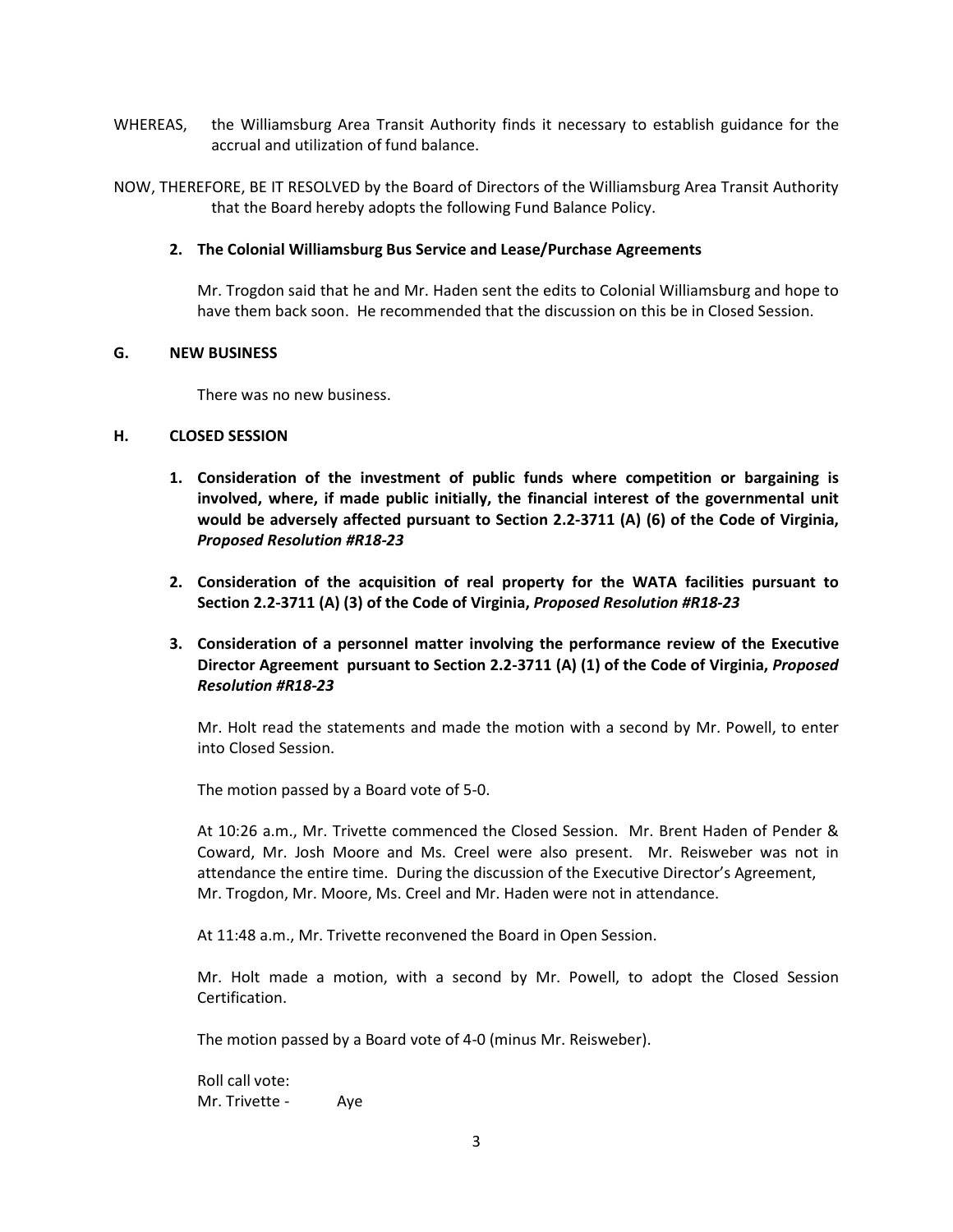| Mr. Holt -      | Aye     |
|-----------------|---------|
| Mr. Resiweber - | Abstain |
| Mr. Powell -    | Aye     |
| Mr. Carter -    | Ave     |

### RESOLUTION #R18-23

### CERTIFICATION OF CLOSED MEETING

- WHEREAS, the Williamsburg Area Transit Authority Board of Directors of the has convened in a closed session on this date pursuant to an affirmative recorded vote and in accordance with the provisions of the Freedom of Information Act; and
- WHEREAS, Section 2.2-3712 of the Code of Virginia requires a certification by the Board that such closed session was conducted in conformity with Virginia law.
- NOW, THEREFORE, BE IT RESOLVED that the Board of Directors of the Williamsburg Area Transit Authority hereby certifies that, to the best of each member's knowledge: i) only public business matters lawfully exempted from open meeting requirements by Virginia law were discussed in closed session to which this certification resolution applies; and ii) only such public business matters as were identified in the motion convening closed session were heard, discussed, or considered by the Board.

### I. BOARD REQUESTS

All parties rejoined the meeting at this point. Mr. Trivette asked to add an open agenda item of The Colonial Williamsburg Bus Service agreement. The Board requested that the minutes reflect the proposed resolution extends the agreement to March 31, 2018 as the current one expires on February 28, 2018.

There being no further discussion, Mr. Trivette asked for a motion to approve the resolution. Mr. Powell made the motion with a second by Mr. Carter. The motion was approved by a Board vote of 5-0.

### RESOLUTION #R18-24

## THE COLONIAL WILLIAMSBURG FOUNDATION BUS AND SERVICE AGREEMENTS

- WHEREAS, the Williamsburg Area Transit Authority (WATA) and The Colonial Williamsburg Foundation (CWF) have each realized benefits from partnering on the provision of transportation services in the Williamsburg area; and
- WHEREAS, WATA and CWF are in the process of reviewing and updating the Bus Service Agreement and the Lease and Purchase Option Agreements; and,
- WHEREAS, the parties agreed to extend these Agreements until March 1, 2018 to allow sufficient time to conduct a review; and